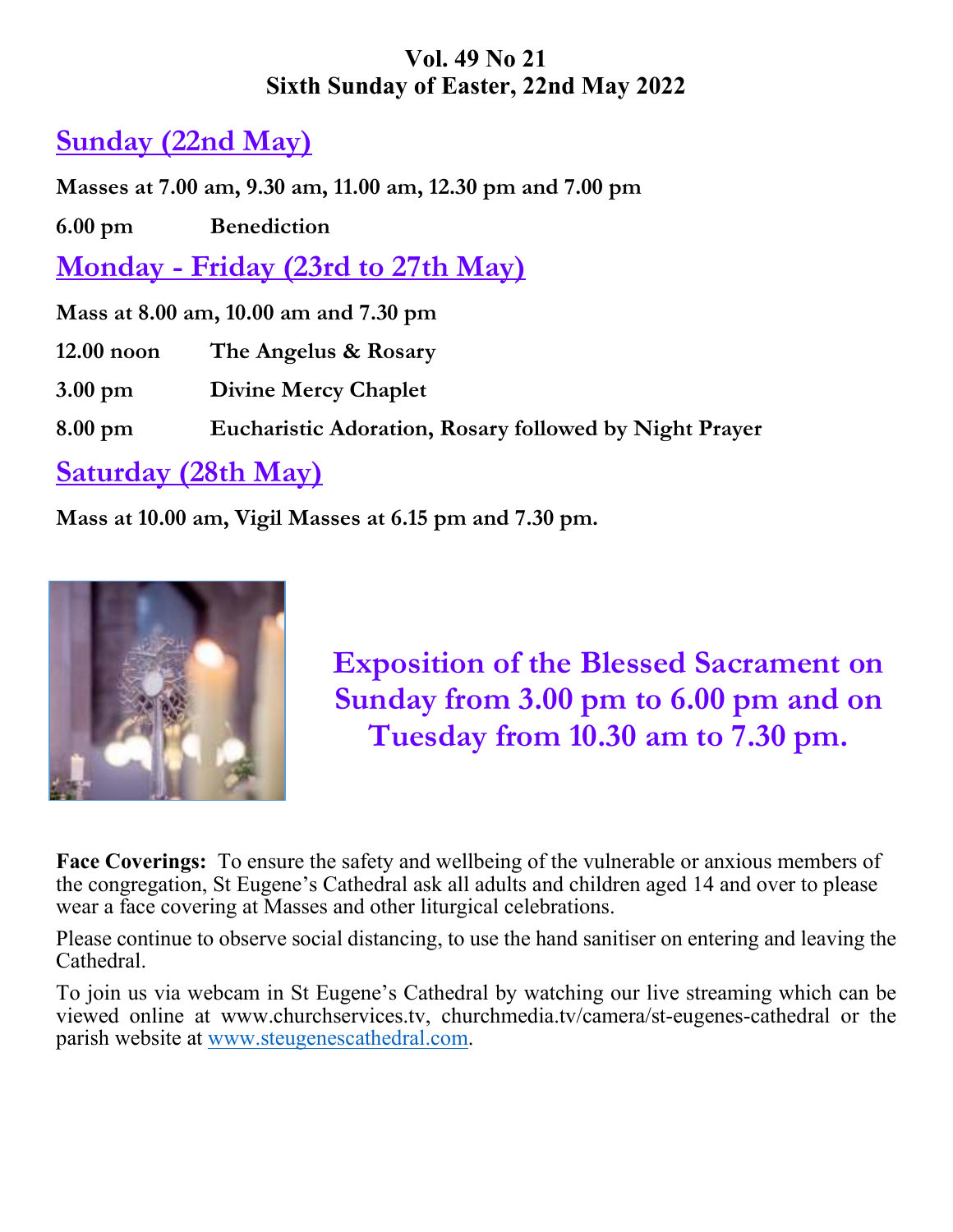#### **A short reflection on today's Gospel** John 14:23-29

#### *'A peace the world cannot give is my gift to you'*

'A peace the world cannot give is my gift to you.' That is the promise that Jesus makes in today's Gospel to those who follow him. If we follow Jesus and live in love, if we open ourselves fearlessly to pain and suffering as well as to joy, then we are one with him and, through him, we are one with his Heavenly Father; and if we are one with our Heavenly Father, we shall possess a peace that this world can only dream about. When we accept Jesus, when we trust Jesus whatever happens, we will have taken into our souls that peace beyond understanding which he promises. To follow Jesus is to burst out of the safe little world we have constructed for ourselves, that little world, walled about, which encourages us to live in timidity and fearfulness. It is to demolish the walls behind which we hide and to reach out with open arms to others. It is to love people and to forgive people regardless of their deserving. It is to liberate ourselves from our prejudices and our bigotry. It is to liberate ourselves from the selves which keep us timid and fearful and embrace the glorious truth of the resurrection: we are children of a loving God and our destiny is to journey towards Him under the light and guidance of his Son.

Jesus, may we know that the peace we long for, that true peace beyond understanding which alone will ease our troubled and restless souls, is only to be found when we rest in you.

Jesus, we long for peace. May we find the courage to open our troubled and fearful hearts to your beautiful consoling promise of ease and peace.

Jesus, may we know that our hearts will no longer be troubled or afraid if we walk in your footsteps, healing others rather than inflicting pain, loving and forgiving others rather than offering only hatred or vengeance.

**The Matt Talbot Prayer Society – Praying for those suffering from Addiction:** This Prayer Society has been created to pray for people who are suffering from any form of addiction, to pray for those recovering from addiction, and to pray for all those affected by addiction, especially family members. As we know addiction takes many forms from alcohol, drugs, gambling, pornography, to other less acknowledged addictions.

To join the Matt Talbot Prayer Society, you are invited to enrol the name of the person to be prayed for and the addiction we are praying that they will be freed from.

Those enrolled will be prayed for specifically every day by members of the Matt Talbot Prayer Society. Mass will be offered for those enrolled on the first Monday of every month here in St Eugene's Cathedral at 7.30 pm. You will also receive an enrolment card to enable you to join in the prayer.



To enrol someone in the Matt Talbot Prayer Society please phone St Eugene's Cathedral at 028 71262894 or email steugenes@btconnect.com or private message St Eugene's Cathedral Facebook page.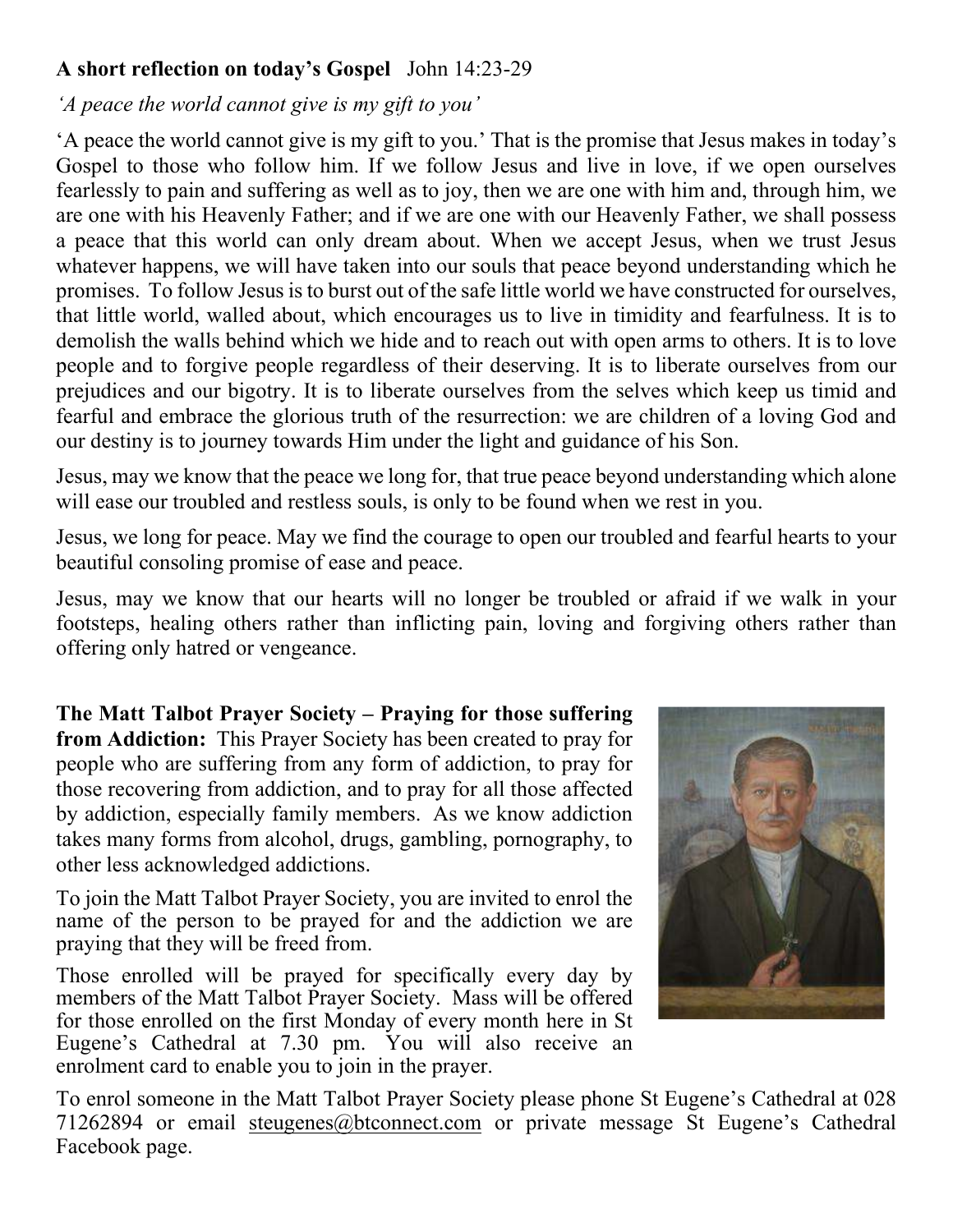**The Matt Talbot Mass will be celebrated here in St Eugene's Cathedral at 7.30 pm on Monday, 6th June** 



There will be a bus to the Pilgrimage at Our Lady of Lourdes Church, Seán McDermott Street, Dublin from St Eugene's Cathedral on 12th June, leaving in the morning and returning in the evening. If you are interested in travelling on the bus, please telephone 028 71262894 or email emmett.mullan@derrydiocese.org and leave your name and telephone number. Full details and times/pick-ups etc. will be announced in due course.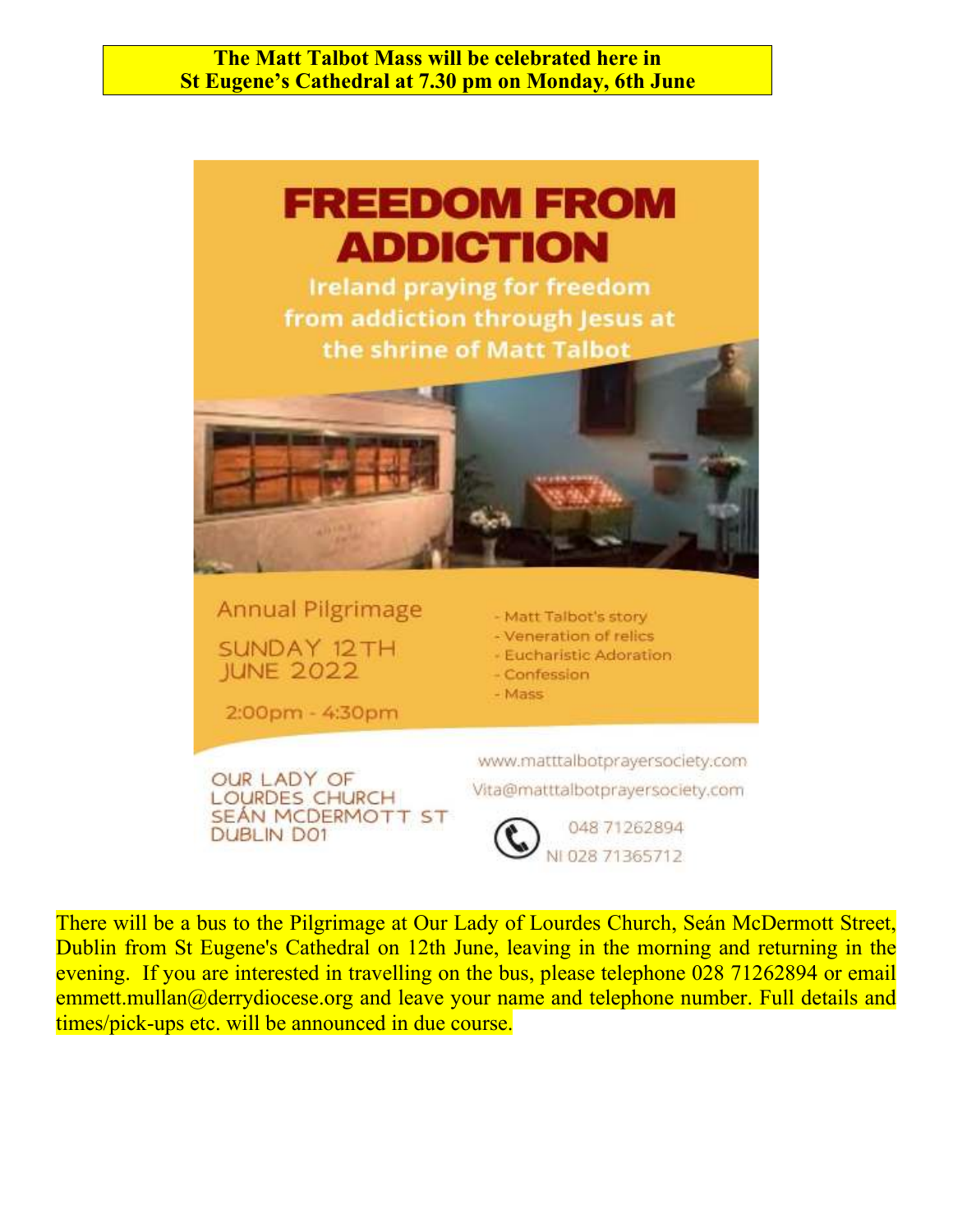# **Sympathy**

We offer our sympathy to the family and friends of:

 **Ciaran Caldwell** 

May he rest in peace.

#### **Anniversaries**

John Ferguson, Margaret (Maggie) Ferguson, William McGeehan, Grace Moran, Dermot Francis, Alan Roberts, James Caldwell, Mary Kelly, Gareth Gallagher, Louisa Kerry Rubenstein, Oonagh O'Kane Konig, Sarah and Richie Porter. May they rest in peace.

### **Baptisms**

We welcome as members of God's family

**Bryana Sarah Green Murphy** 

**Oran Joseph Mullan** 

**Oisin Patrick Mullan** 

## **Sacrament of Marriage**

We congratulate

**Jacqueline Williamson & Darran Carr** 

who recently celebrated the Sacrament of Marriage here in St Eugene's Cathedral.

# **First Holy Communion**

**Congratulations** to the boys and girls from Rosemount Primary School, St Anne's Primary School, St Eugene's Primary School and the Model Primary School who celebrated their First Holy Communion here in St Eugene's Cathedral.





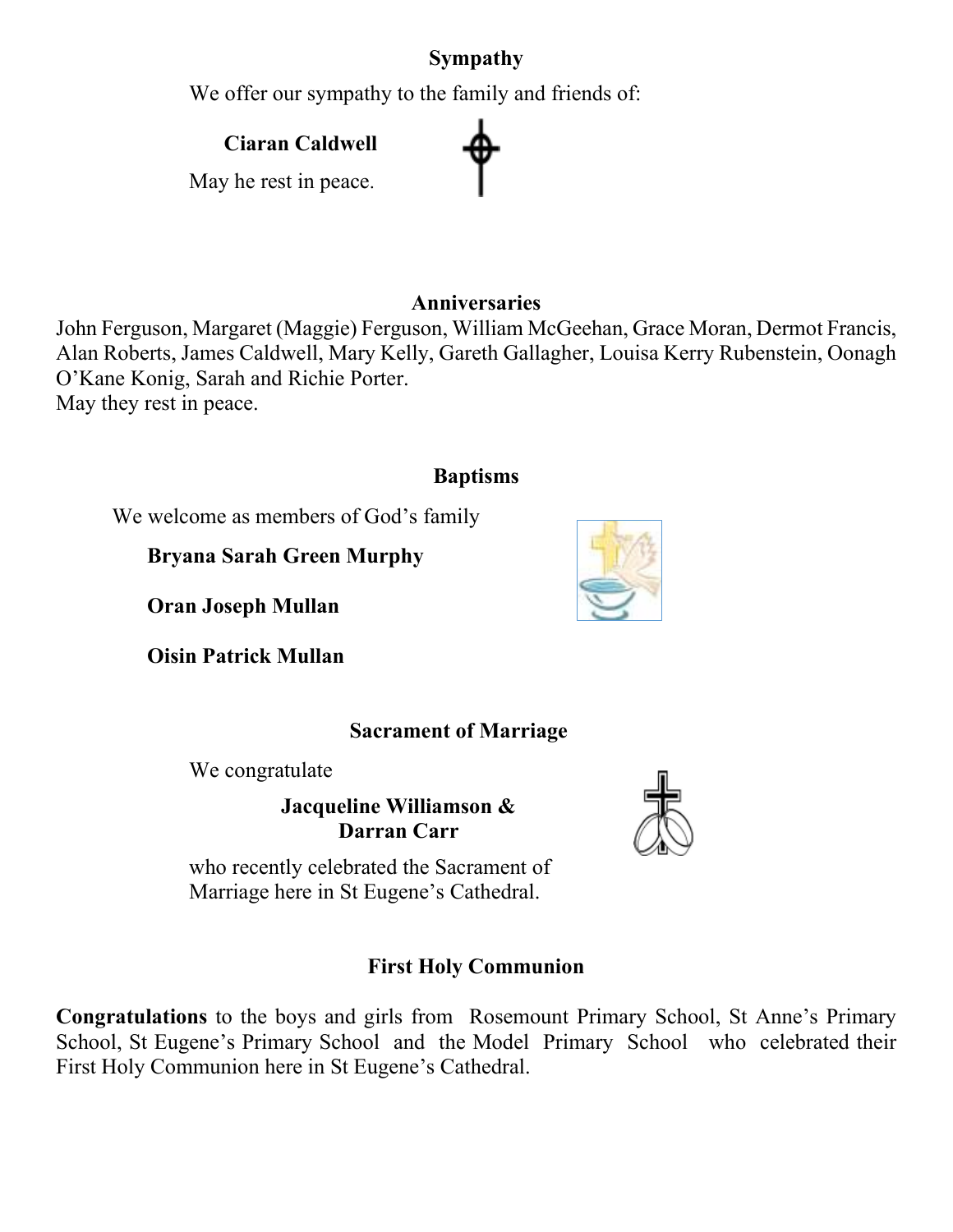**Friday at 11.00 am (27th May): Exploring a selection of poems with Mary Murphy**  livestreamed at www.steugenescathedral.com and choose the link Cathedral Hall Webcam.

#### **Readers for next weekend – 28th/29th May**

| $06.15 \text{ pm}$ | Mary Murphy             |
|--------------------|-------------------------|
| 07.30 pm           | Stephen Orr             |
| 09.30 am           | Kay McGinn              |
| $11.00$ am         | <b>McGinley Readers</b> |
| $12.30 \text{ pm}$ | Sophia & AT Mason       |
| $07.00$ pm         | Anna Begley             |



Blessed Carlo Acutis, an Italian Catholic teenager, was beatified in Assisi, Italy on 10th October 2020. He documented Eucharistic miracles around the world and catalogued them all onto a website that he created himself in the months before his death from leukaemia. Carlo was known for his cheerfulness, his care for others, his computer skills and his deep devotion to the Eucharist, saying it was his "highway to heaven". There is a display in the Cathedral dedicated to Blessed Carlo Acutis and prayer cards which you are welcome to take.



Fr Farren acknowledges with thanks donations for: **Trócaire:** £20. **Missions:** £20. **Cathedral Funds:** £100.

**Blessed Carlos Acutis** 

#### **Last Week's Collection amounted to £4,202. Parish Development Collection amounted to £815.**

There is a box at the back of the Cathedral for weekly parish envelopes and contributions for the upkeep of the Cathedral. **Please note cheques should be made payable to St Eugene's Cathedral.** 

If you would like to make your weekly envelope contributions by online banking or standing order, please find St Eugene's Cathedral's bank details below:

| St Eugene's Church No 1 A/C                    |
|------------------------------------------------|
| 55192935                                       |
| 90-49-74                                       |
| GB45 BOFI 9049 7455 1929 35                    |
| Bank of Ireland, 15 Strand Rd, Derry, BT48 7BT |
|                                                |

Thank you for your continued support to the parish.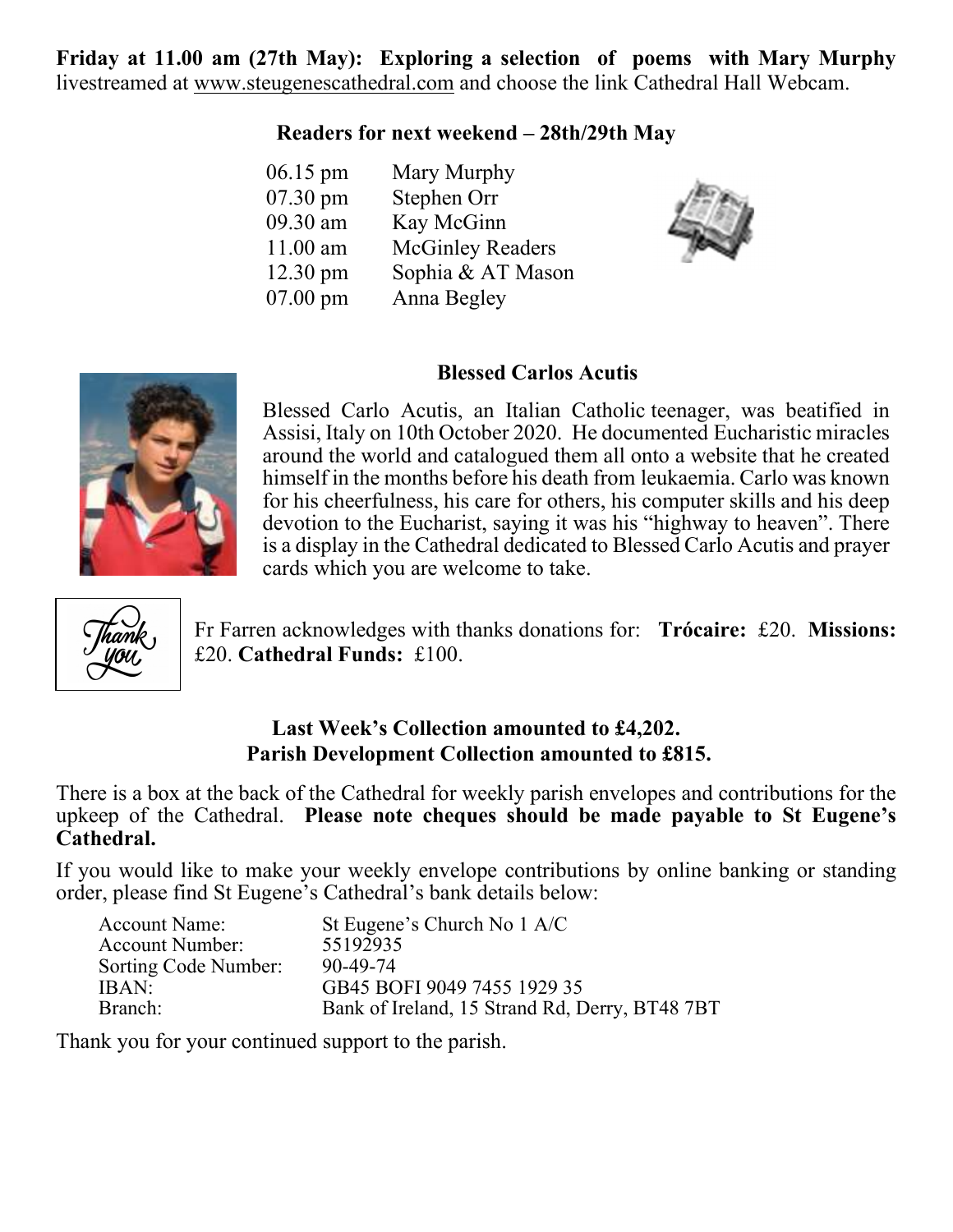

**Masters in Catholic School Leadership Information Session:** The Derry Diocesan Catechetical Centre, working in Partnership with Saint Mary's University, Twickenham, offers the Masters in Catholic School Leadership. This is a post-graduate degree dedicated to the professional development and spiritual formation of Catholic school leaders. **An Information session on the Masters Programme will take place via ZOOM on Monday 13th June at 3.30 pm.** If you would like to attend this session, please email tferry@derrydiocese.org.

**Concert For Ukraine** featuring "The Magnificent Seven Crew" in partnership with the Derry Branch of Concern Worldwide: Monday, 6th June, in the Millennium Forum, with over 30 top singers and entertainers, who are giving of their time freely to help those suffering as a result of the terrible devastation being inflicted on the people of Ukraine. Tickets, £16.50, are available online or at the Millennium Forum Box Office. All proceeds from the show will go to the Ukrainian humanitarian appeal.

**A Retreat for men** will take place in the Carmelite Retreat Centre, Termonbacca, beginning at 7.00 pm on Friday, 3rd June and ending at 2.00 pm on Sunday, 5th June. This Retreat will be conducted by the Servant Brothers of the Home of the Mother. The theme of the retreat is St Joseph, model of masculinity, Husband and Father. Contact 71 262512 or e-mail termonbaccaderry@gmail.com.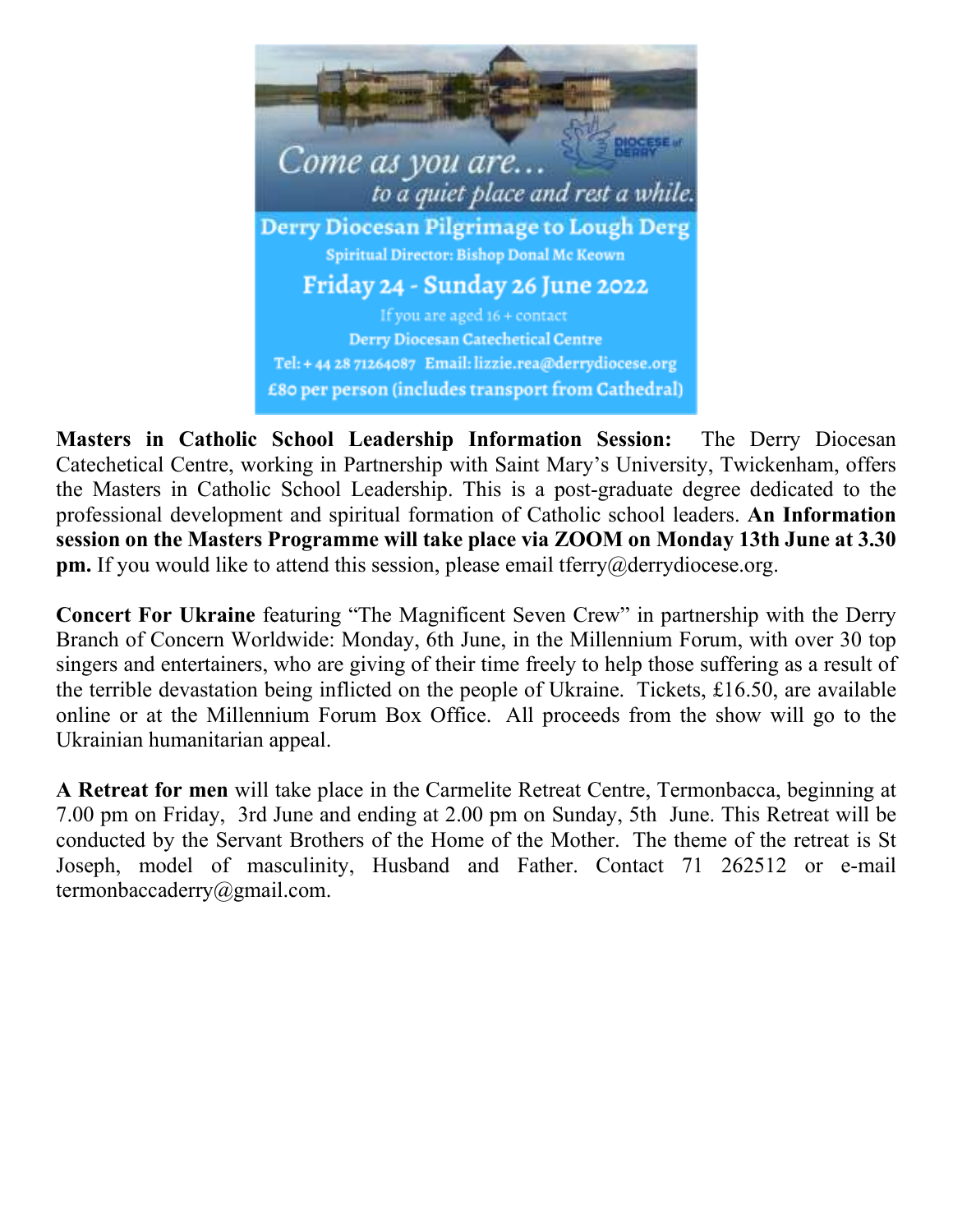

The Diocesan Vocations Council, with the blessing of Bishop Donal McKeown, are promoting a special Year of Prayer throughout the diocese of Derry which began on St Patrick's Day 2022 and will run until 17 March 2023.

The first step for anyone interested is to speak with their local priest who will put them in touch with Fr Pat O'Hagan, the Diocesan Vocations Director. They may, of course, contact Fr Pat directly at the Parochial House in Moville (Tel: 00353 (0)74-9382057) or **(0)74-9382057)** or email **pgoh2111@gmail.com**.

### **DIOCESAN PRAYER FOR VOCATIONS**

**God our Father,** 

**you call us by name, and ask us to follow you.** 

**Help us to grow in the love and service of your Church today.** 

**Grant us the courage to embrace Christ's mission of love and justice.** 

**Bless the Church here in the diocese of Derry** 

**by raising up generous and dedicated leaders from among our families and friends,** 

**who will serve your people as Priests, Sisters, Brothers, Deacons and Lay Ministers.** 

**Bless those who have already answered your call** 

**and who are now preparing for service in your Church.** 

**Inspire us to know you better,** 

**and open our hearts and minds to the guidance of your Holy Spirit.** 

**We ask this through Christ our Lord.** 

**Amen.** 

**Lough Derg welcomes Pilgrims again with a full Pilgrimage programme this summer.** Three Day Pilgrimage: 1st June to 15th August. Booking advised. One Day Retreats and guided Pilgrim Path experience: dates in May and late August through September. Booking essential. All booking information at www.loughderg.org, email info@loughderg.org or telephone 0(0353) 71 9861518.

**Concern Worldwide** bookshop in Ferryquay Street is looking for volunteers. If you have some spare time and have a keen interest in books, please get in touch. To find out more information call to the shop for a volunteer application form or contact enquiries.info@concern.net.

**Can't Stop Drinking?** Call Alcoholics Anonymous 90351222.